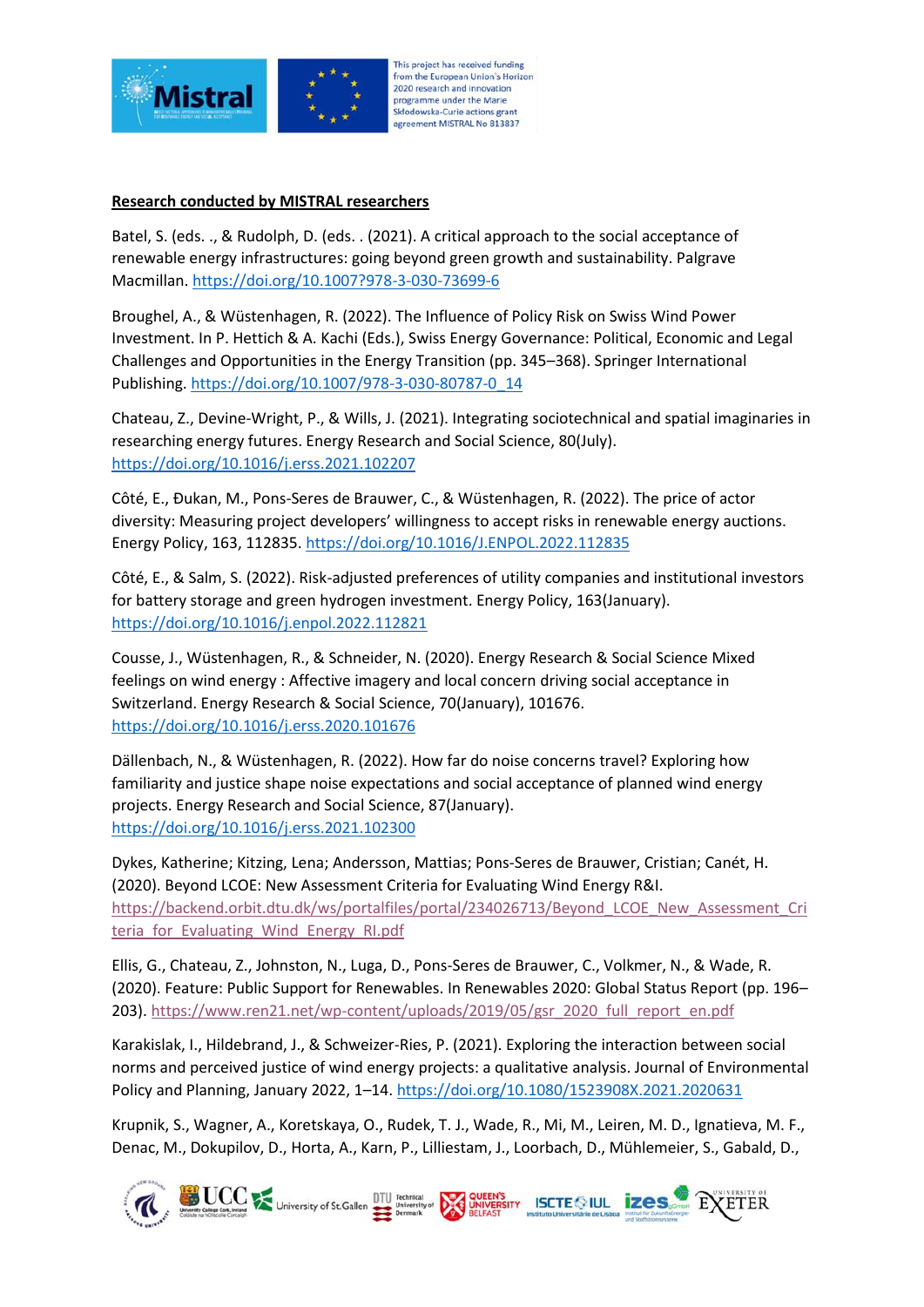

from the European Union's Horizon 2020 research and innovation programme under the Marie Skłodowska-Curie actions grant agreement MISTRAL No 813837

Zapletalov, V., Seyfang, G., Sovacool, B., & Tele, A. (2022). Energy Research & Social Science Beyond technology : A research agenda for social sciences and humanities research on renewable energy in Europe. 89(July 2021).<https://doi.org/10.1016/j.erss.2022.102536>

Määttä, S. (2021a). Perspectives on Public Participation in the Low-Carbon Transition in Ireland (Issue 23). [https://www.nesc.ie/publications/perspectives-on-micro-generation-public-participation](https://www.nesc.ie/publications/perspectives-on-micro-generation-public-participation-in-the-low-carbon-transition-in-ireland-mistral/)[in-the-low-carbon-transition-in-ireland-mistral/](https://www.nesc.ie/publications/perspectives-on-micro-generation-public-participation-in-the-low-carbon-transition-in-ireland-mistral/)

Määttä, S. (2021b). Rethinking collaborative action and citizen empowerment : Characterising a Whole-of-Society approach to the energy transition. Energy Research & Social Science, 81(August). <https://doi.org/10.1016/j.erss.2021.102277>

Miller, A. (2020). Energy Transition Pathways and the COVID-19 Pandemic : An analysis of the ' green recovery ' responses in Denmark and Ireland (Issue 17). [https://www.nesc.ie/publications/energy](https://www.nesc.ie/publications/energy-transition-pathways-and-the-covid-19-pandemic-an-analysis-of-the-green-recovery-responses-in-denmark-and-ireland/)[transition-pathways-and-the-covid-19-pandemic-an-analysis-of-the-green-recovery-responses-in](https://www.nesc.ie/publications/energy-transition-pathways-and-the-covid-19-pandemic-an-analysis-of-the-green-recovery-responses-in-denmark-and-ireland/)[denmark-and-ireland/](https://www.nesc.ie/publications/energy-transition-pathways-and-the-covid-19-pandemic-an-analysis-of-the-green-recovery-responses-in-denmark-and-ireland/)

Pons-Seres de Brauwer, C., & Cohen, J. J. (2020). Analysing the potential of citizen-financed community renewable energy to drive Europe's low-carbon energy transition. Renewable and Sustainable Energy Reviews, 133(December 2019), 110300. <https://doi.org/10.1016/j.rser.2020.110300>

Pons-Seres de Brauwer, C. (2020). The 'social potential' of Europe's energy transition: Policy insights for unlocking citizen-financed community renewable energy across the EU (p. 8). [https://orbit.dtu.dk/en/publications/the-social-potential-of-europes-energy-transition-policy](https://orbit.dtu.dk/en/publications/the-social-potential-of-europes-energy-transition-policy-insights)[insights](https://orbit.dtu.dk/en/publications/the-social-potential-of-europes-energy-transition-policy-insights)

Pons-Seres de Brauwer, Cristian, & Cohen, J. J. (2022). Citizen preferences for co-investing in renewable energy. Energy Transition in the Baltic Sea Region, 61–89. <https://doi.org/10.4324/9781032003092-7>

Pons-Seres De Brauwer, C. (2022). National drivers shaping citizen finance for renewables: Analytical brief and policy insights on the Baltic Sea Region (p. 8)[. https://orbit.dtu.dk/en/publications/the](https://orbit.dtu.dk/en/publications/the-social-potential-of-europes-energy-transition-policy-insights)[social-potential-of-europes-energy-transition-policy-insights](https://orbit.dtu.dk/en/publications/the-social-potential-of-europes-energy-transition-policy-insights)

Reckermann, M., Omstedt, A., Soomere, T., Aigars, J., Akhtar, N., Bełdowska, M., Bełdowski, J., Cronin, T., Czub, M., Eero, M., Hyytiäinen, K. P., Jalkanen, J. P., Kiessling, A., Kjellström, E., Kuliński, K., Larsén, X. G., McCrackin, M., Meier, H. E. M., Oberbeckmann, S., … Zorita, E. (2022). Human impacts and their interactions in the Baltic Sea region. Earth System Dynamics, 13(1), 1–80. <https://doi.org/10.5194/esd-13-1-2022>

Sillak, S., Borch, K., & Sperling, K. (2021). Energy Research & Social Science Assessing co-creation in strategic planning for urban energy transitions. Energy Research & Social Science, 74(January), 101952[. https://doi.org/10.1016/j.erss.2021.101952](https://doi.org/10.1016/j.erss.2021.101952)

Vespa, M., Kortsch, T., Hildebrand, J., & Schweizer-ries, P. (2022). Not All Places Are Equal : Using Instagram to Understand Cognitions and sustainability Not All Places Are Equal : Using Instagram to Understand Cognitions and Affect towards Renewable Energy Infrastructures. March. <https://doi.org/10.3390/su14074071>